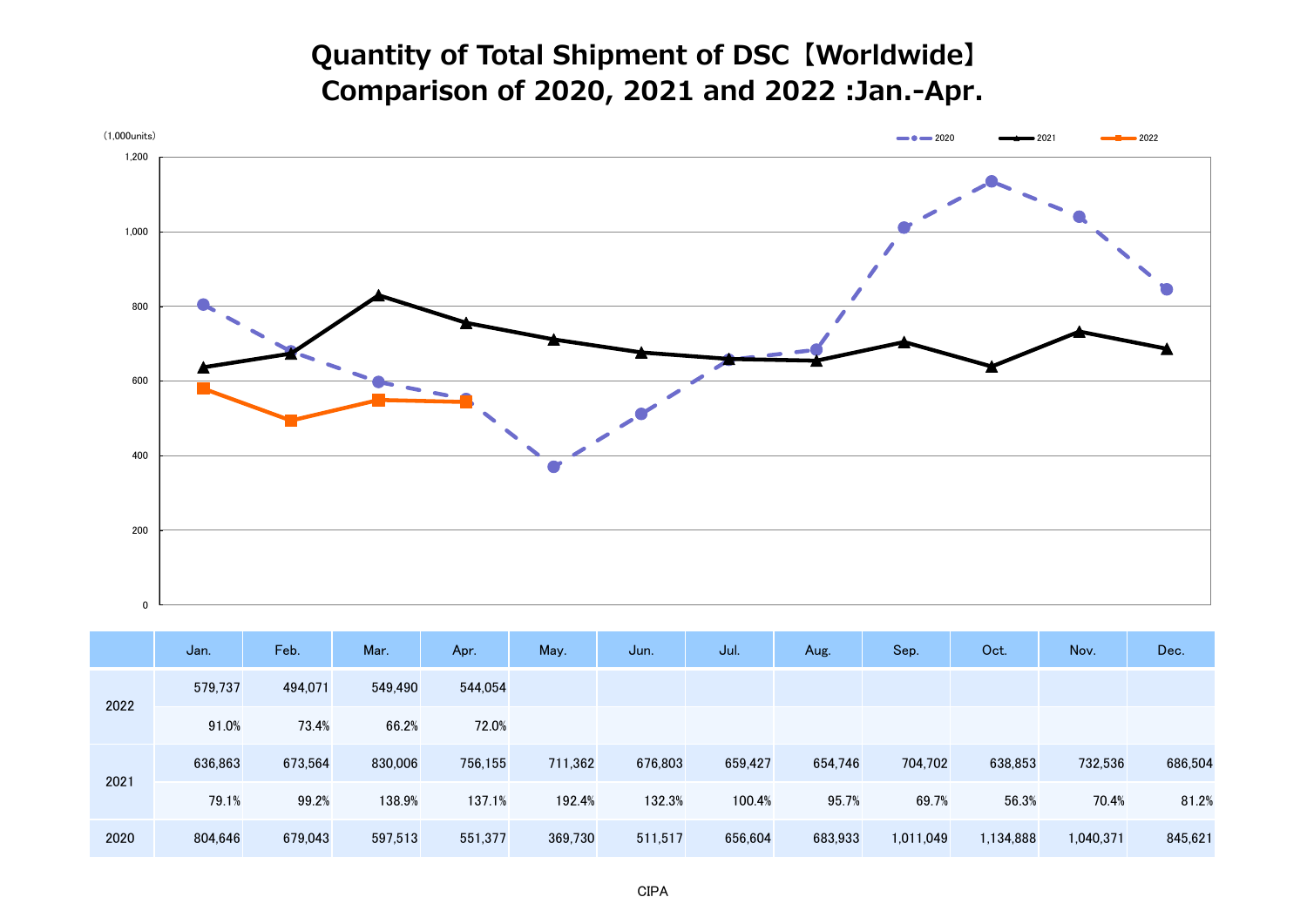## **Quantity of Total Shipment of Interchangeable Lens DSC【Worldwide】 Comparison of 2020, 2021 and 2022 :Jan.-Apr.**



|      | Jan.    | Feb.    | Mar.    | Apr.    | May.    | Jun.    | Jul.    | Aug.    | Sep.    | Oct.    | Nov.    | Dec.    |
|------|---------|---------|---------|---------|---------|---------|---------|---------|---------|---------|---------|---------|
| 2022 | 400,353 | 354,431 | 405,796 | 427,036 |         |         |         |         |         |         |         |         |
|      | 96.2%   | 83.0%   | 74.7%   | 86.1%   |         |         |         |         |         |         |         |         |
| 2021 | 416,206 | 427,100 | 542,940 | 496,224 | 459,408 | 442,679 | 380,829 | 404,942 | 429,820 | 443,501 | 457,601 | 447,021 |
|      | 93.3%   | 94.4%   | 196.5%  | 165.7%  | 214.2%  | 135.8%  | 109.0%  | 101.7%  | 70.9%   | 58.8%   | 68.7%   | 86.3%   |
| 2020 | 446,330 | 452,513 | 276,356 | 299,479 | 214,523 | 326,094 | 349,280 | 398,067 | 605,843 | 754,658 | 666,228 | 518,278 |